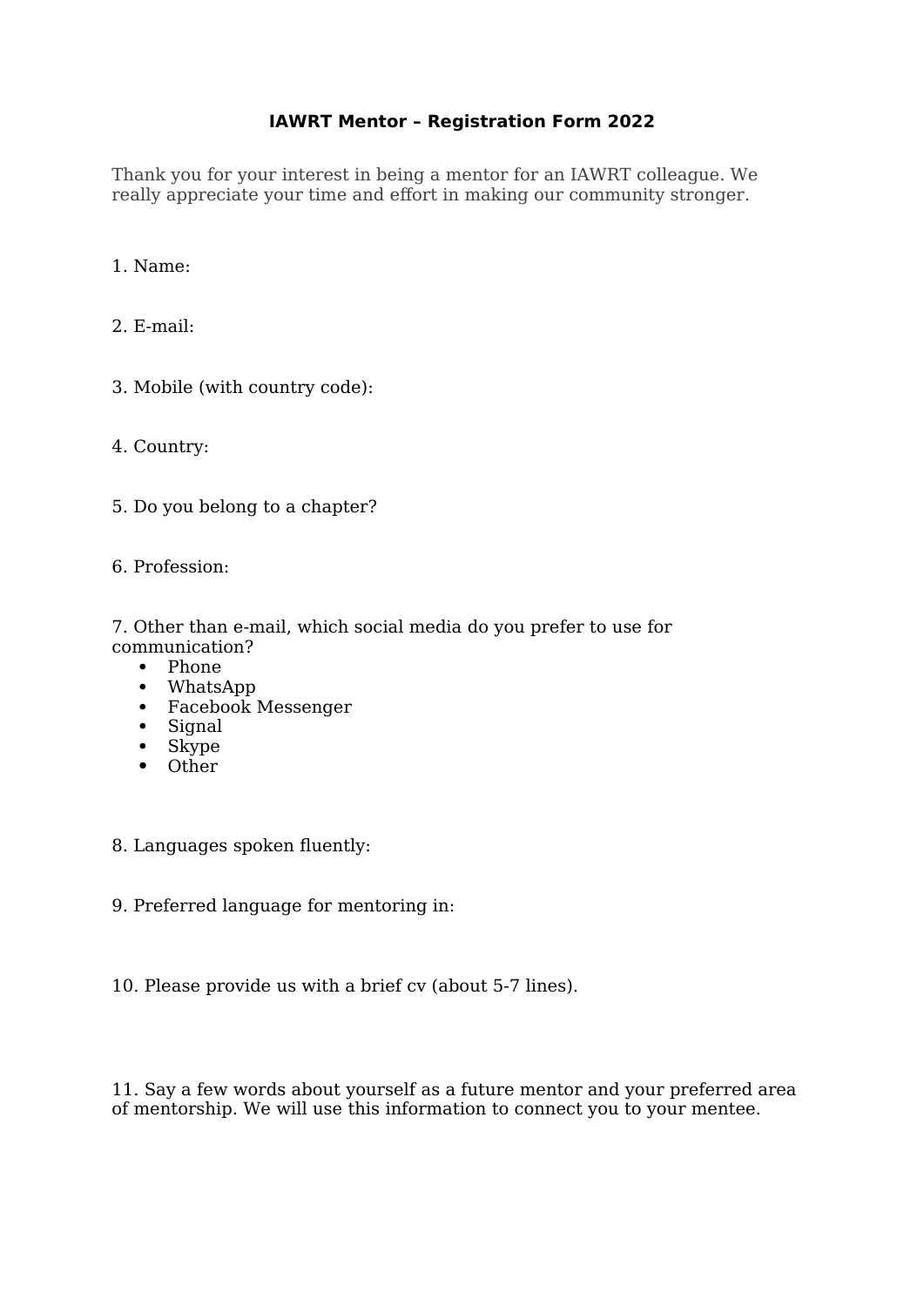12. Do you have a specific person in mind that you would like to mentor?

13. Are there any specific considerations to keep in mind when matching you with a mentee?

14. What is your preferred time period required for mentorship?

- 3 months
- 6 months
- 9 months
- 12 months

## **Rules and Regulations:**

1. I agree to participate in the IAWRT Online Mentorship Program 2021 as a mentor and, upon selection, continue till the completion of my role.

2. I understand that this is a voluntary activity and I will not be paid any fee for the mentoring.

3. Should I wish to receive a certificate stating that I have worked as a mentor, I will be provided one.

4. I agree to abide by the rules, regulations, terms and conditions of IAWRT.

 $\mathcal{L}=\mathcal{L}^{\mathcal{L}}$  , where  $\mathcal{L}^{\mathcal{L}}$ Applicant's Signature Date

\_\_\_\_\_\_\_\_\_\_\_\_\_\_\_\_\_\_\_\_\_\_\_

## **Guidelines about IAWRT Online Mentorship Program 2022:**

A mentee-mentor relationship entails work, commitment, patience and followthrough on both sides if it's going to be successful. Consider the following to self-assess your strengths to ensure that the mentoring you offer is effective:

- Good listener and a good sounding board
- Flexible and value diversity of perspectives
- Knowledgeable
- Non-judgmental
- Able to give constructive feedback
- Able to network and find resources
- Willing/able to devote time to developing others